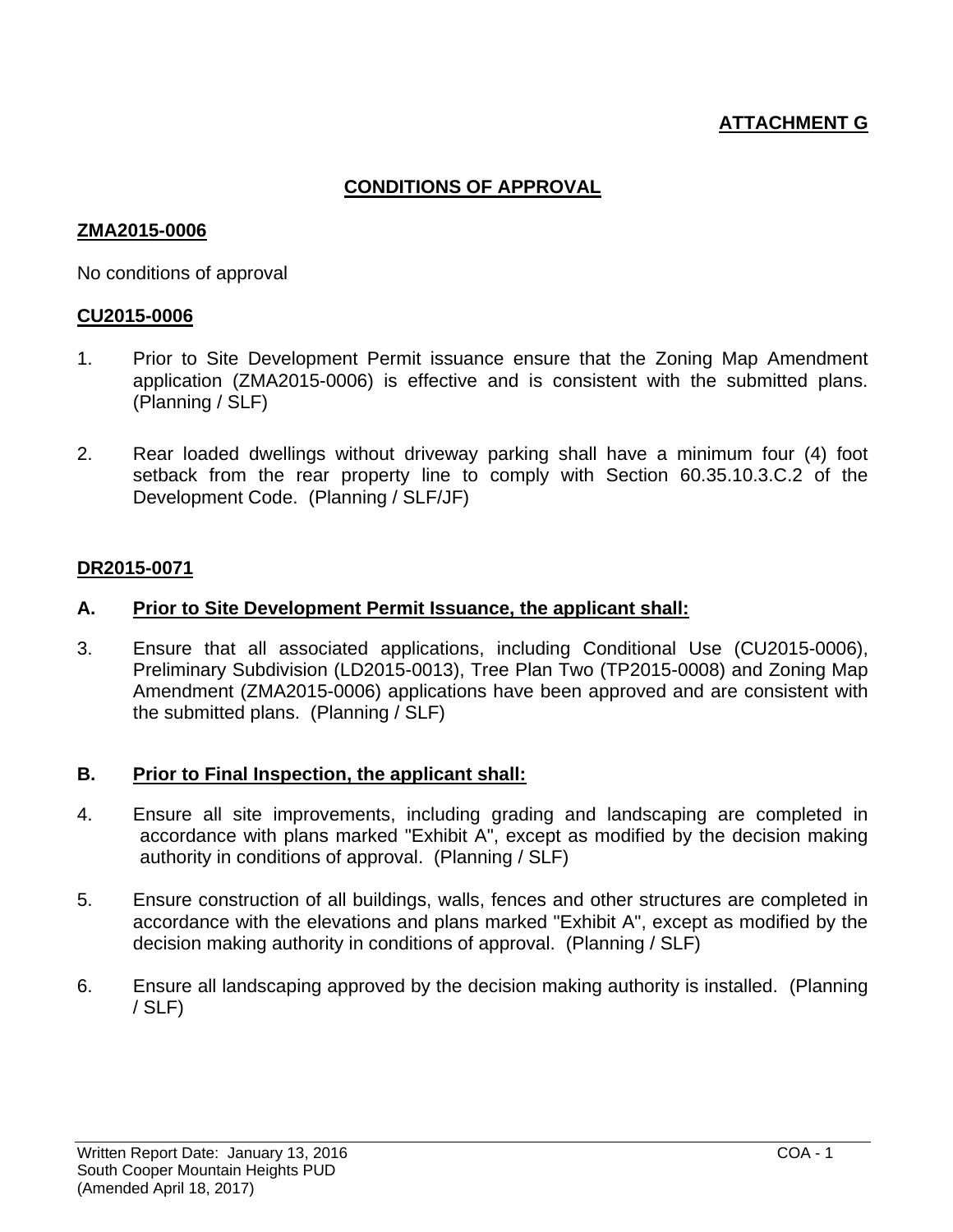# **LD2015-0013**

7. Prior to approval of the Preliminary Land Division application, the applicant shall receive approval of the corresponding Zoning Map Amendment and Conditional Use–New Planned Unit Development applications. (Planning / SLF)

### **C. Prior to Issuance of the Site Development Permit:**

- 8. The applicant shall submit plans that show a pedestrian crossing at the southern terminus of the north-south pedestrian walkway with a Rectangular Rapid Flashing Beacon. (Transportation / KR)
- 9. The applicant shall submit plans that show a 3-lane Collector Street per City standards, with landscaped median islands for Road 6C (east/west collector) between SW 175<sup>th</sup> Avenue and Loon Drive, including the realignment of Loon Drive at the new intersection with Road 6C. Where existing houses near the Loon Drive connection limit the available right-of-way (ROW) width, the new Collector Street shall have a 2-lane configuration. (Transportation / KR)
- 10. The applicant shall submit plans that show Street F with the following modified Neighborhood Route cross-sections: 5-foot sidewalk on the north side of the street, with a 7.5-foot planter strip with street trees, 36 feet of pavement, and a 7.5-foot planter strip with street trees and a 12-foot multi-use path on the south side of the street, with 0.5-foot maintenance and monumentation gaps along the outer edges of the right-of-way. For the segments near the intersections with SW 175<sup>th</sup> Avenue and Road 6C, Street F shall have three 12-foot travel lanes. For the interior segment, Street F shall have two 11-foot travel lanes and 7-foot parking lanes on each side. (Transportation / KR)
- 11. The applicant shall submit plans that demonstrate that Street H and Street K can be extended in a logical, efficient, and well-connected manner into the multi-family section of the development. (Transportation / KR)
- 12. The applicant shall submit plans that show that the nature trails are designed to be 10 feet wide, with gravel shoulders of at least 1 foot. The nature trails should have a maximum slope of no more than 10 percent. Where Community Trails are combined with sidewalks, the trail shall consist of at least 12 feet of concrete, separated by a planter strip with street trees whenever possible. (Transportation / KR)
- 13. The applicant shall submit plans that include a barricade and future street extension sign for the northwestern terminus of Street O which comply with all of the standards in the Engineering Design Manual. (Transportation / KR)
- 14. The applicant shall submit plans that show that the following streets are constructed to the City's L1 standard: Street C, Street H, Street K, Street L, and Street P. (Transportation / KR)
- 15. The applicant shall submit plans that show the construction of Street O (south of Road 6C, SW Bittern Terrace extension) with the phase of the development that adds units to SW Oystercatcher Lane or SW Moorhen Way. (Transportation / KR)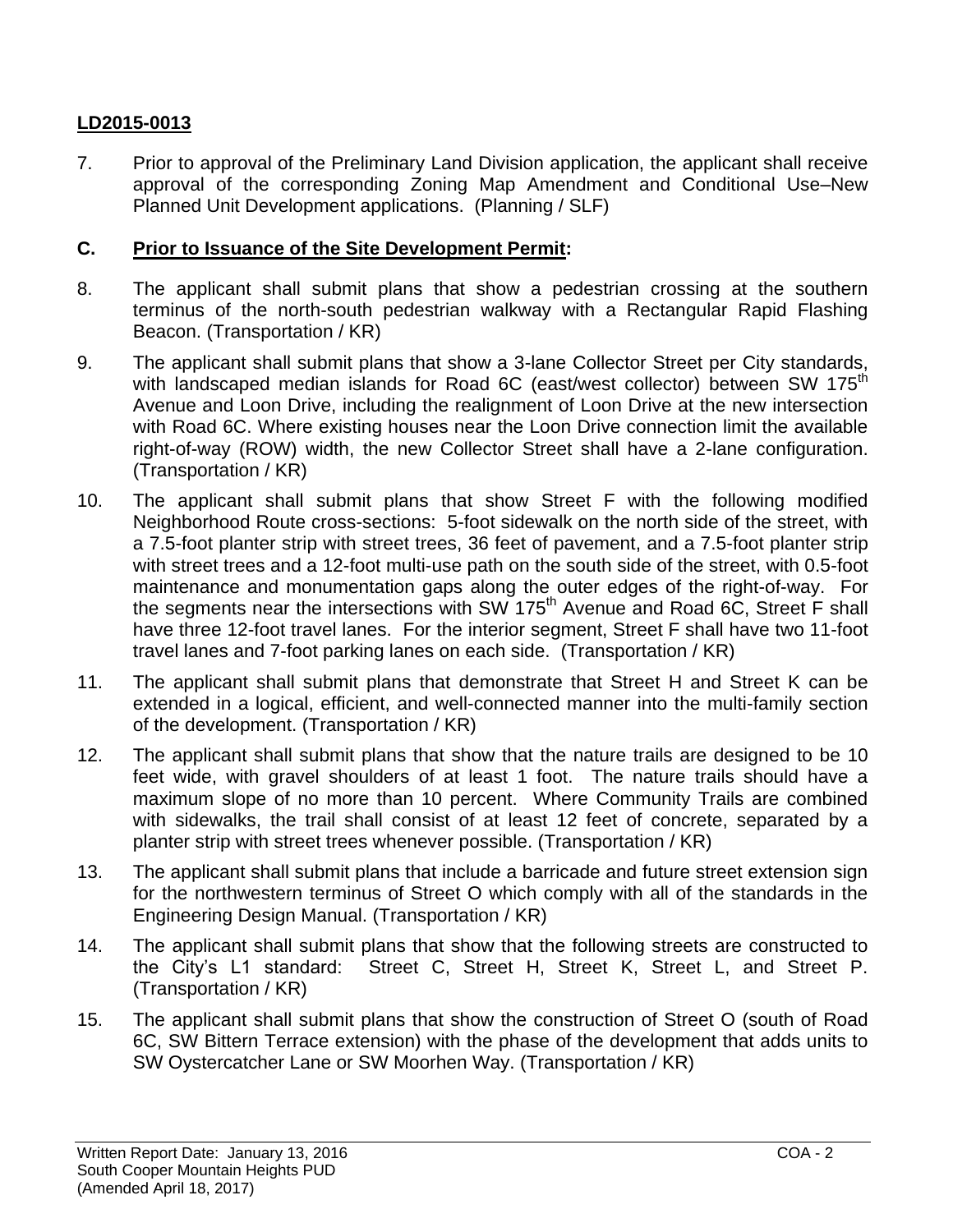- 16. The applicant shall submit plans that show an emergency access connection from the west end of Street A to SW 175<sup>th</sup> Avenue. This connection shall be gated, if a Knox box is provided. The secondary fire access path shall be constructed to support the load requirements of TVF&R. (Transportation / KR)
- 17. The applicant shall make all arrangements necessary to allow for the substantial completion of the permitted public water, storm and sanitary sewer improvements in SW 175<sup>th</sup> Avenue by the Beaverton School District for the new South Cooper Mountain High School, in addition to the Barrows Road Clean Water Services gravity sewer project, needed to serve this development as determined by the City Engineer. If at the time of a pending site development permit issuance for the first phase of the South Cooper Mountain Heights development and these necessary projects have not been substantially completed, then the approval of a final land division and plat recordation shall be delayed until all the critical public infrastructure referenced is in place, accepted by the City, and able to serve the South Cooper Mountain Heights development. (Site Development Div./JDD)
- 18. The applicant shall submit the required plans, application form, fee, and other items needed for a complete site development permit application per the applicable review checklist. (Site Development / JJD)
- 19. The applicant shall contract with a professional engineer to design and monitor the construction for any work governed by Beaverton Municipal Code 9.05.020, as set forth in Ordinance 4417 (City Engineering Design Manual and Standard Drawings), Beaverton Development Code (Ordinance 2050, 4010 +rev.), the Clean Water Services District Design and Construction Standards (June 2007, Resolution and Ordinance 2007-020), and the City Standard Agreement to Construct and Retain Design Professionals in Oregon. (Site Development / JJD)
- 20. The applicant shall submit a completed and executed City Standard Agreement to Construct Improvements and Retain Design Professional(s) Registered in Oregon. After the site development permit is issued, the City Engineer and the Planning Director must approve all revisions as set out in Ordinances 2050, 4010+rev., and 4417; however, any required land use action shall be final prior to City staff approval of the engineering plan revision and work commencing as revised. (Site Development / JJD)
- 21. The applicant shall have the ownership of the subject property guarantee all public improvements, site grading, storm water management (quality and quantity) facilities, Clean Water Services SPL (Service Provider Letter) required plantings, private streets, and common driveway paving by submittal of a City-approved security. The security approval by the City consists of a review by the City Attorney for form and the City Engineer for amount, equivalent to 100 percent or more of estimated construction costs. (Site Development / JJD)
- 22. The applicant shall submit any required off-site easements, executed and ready for recording, to the City after approval by the City Engineer for legal description of the area encumbered and City Attorney as to form. (Site Development / JJD)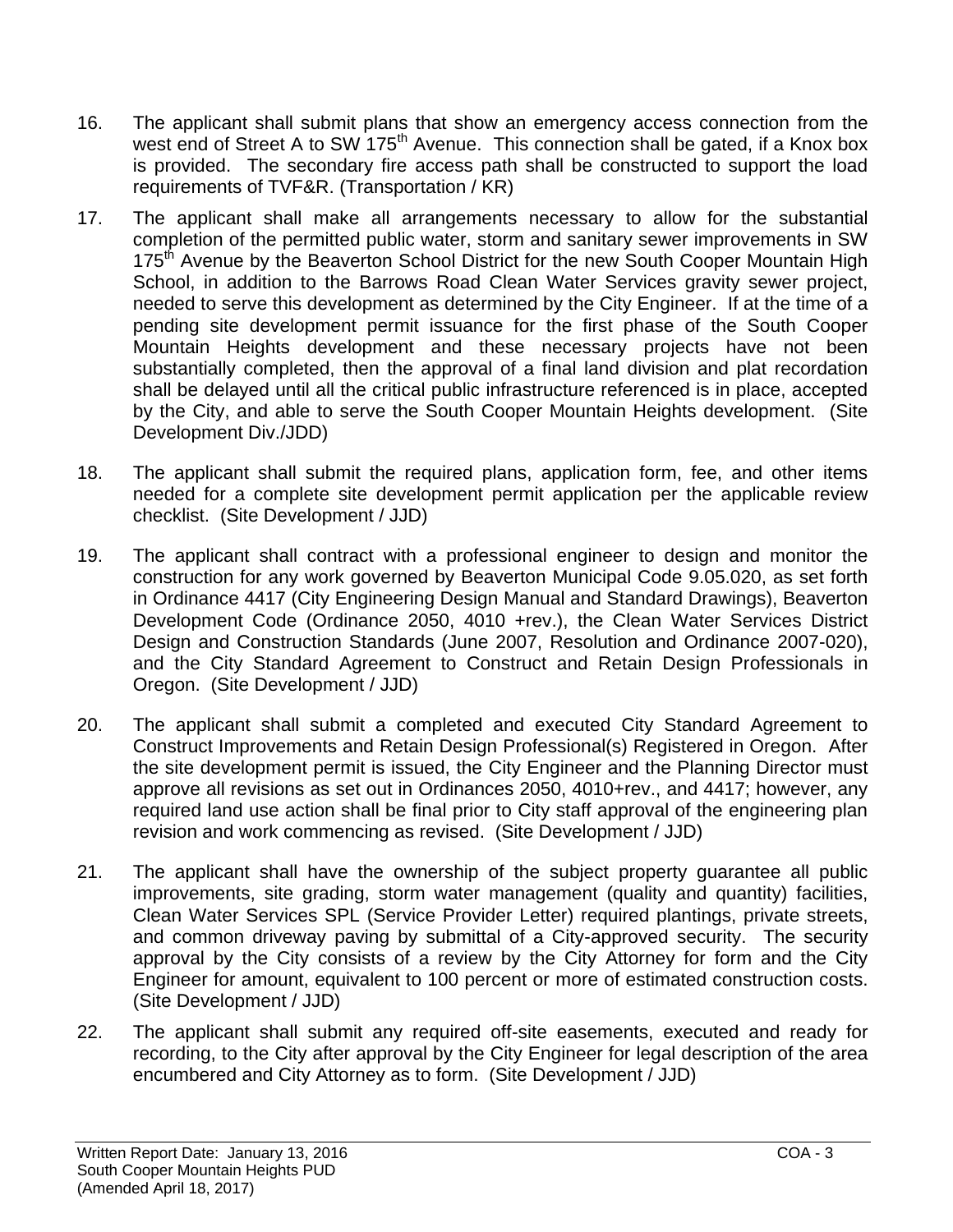- 23. The applicant shall submit to the City a copy of issued permits or other approvals needed from Washington County for work within, and/or construction access to, the 175<sup>th</sup> Avenue and Scholls Ferry Road right of ways. (Site Development / JJD)
- 24. The applicant shall submit a copy of issued permits or other approvals as needed from the State of Oregon Division of State Lands and the United States Army Corps of Engineers (for work within or affecting a jurisdictional wetland). (Site Development / JJD)
- 25. The applicant shall have obtained the Tualatin Valley Fire and Rescue District Fire Marshal's approval of the site development plans as part of the City's plan review process. (Site Development / JJD)
- 26. The applicant shall provide a public utility plan for water provision as documented in the attached October 28, 2015, correspondence from David Winship, City Utilities Engineer, including a large telemetry-monitored pressure reducing valve station in the northwest corner of the development and a minimum 16 inch diameter water line crossing the development from Loon Drive to 175<sup>th</sup> Avenue within the proposed collector street. The project shall be eligible for a water system development charge credit equal to the estimated construction cost value of extra capacity improvements as determined and administered by the City Utilities Engineer. (Site Development / JJD)
- 27. The applicant shall provide a revised public utility plan for sanitary sewer that extends the minimum 12-inch diameter sewer guaranteed by the Beaverton School District northward within 175th Avenue to the northernmost point along the South Cooper Mountain Height's development frontage. This is as per the City of Beaverton South Cooper Mountain Sewer Master Plan requirement and is the alternate plan for sanitary sewer described in the application narrative within the conclusion of the September 8, 2015, sanitary sewer phasing memo. (Site Development / JJD)
- 28. The applicant shall have obtained approvals needed from the Clean Water Services District for storm system connections as a part of the City's plan review process. (Site Development / JJD)
- 29. The applicant shall submit a completed 1200-C Permit (DEQ/CWS/City Erosion Control Joint Permit) application to the City. The applicant shall use the 2006 plan format per requirements for sites 5 acres or larger adopted by DEQ and Clean Water Services. (Site Development Div. /JJD)
- 30. The applicant shall provide final construction plans and a final drainage report, as generally outlined in the submitted preliminary drainage report (December 2015), demonstrating compliance with City storm detention requirements (per Section 330, of City Ordinance 4417) and with CWS Resolution and Order 2007-020 in regard to water quality treatment. However, it will need to be supplemented to include how the entire development proposal including Phase 1 will meet the SLOPES V requirement for stormwater management. (Site Development / JJD)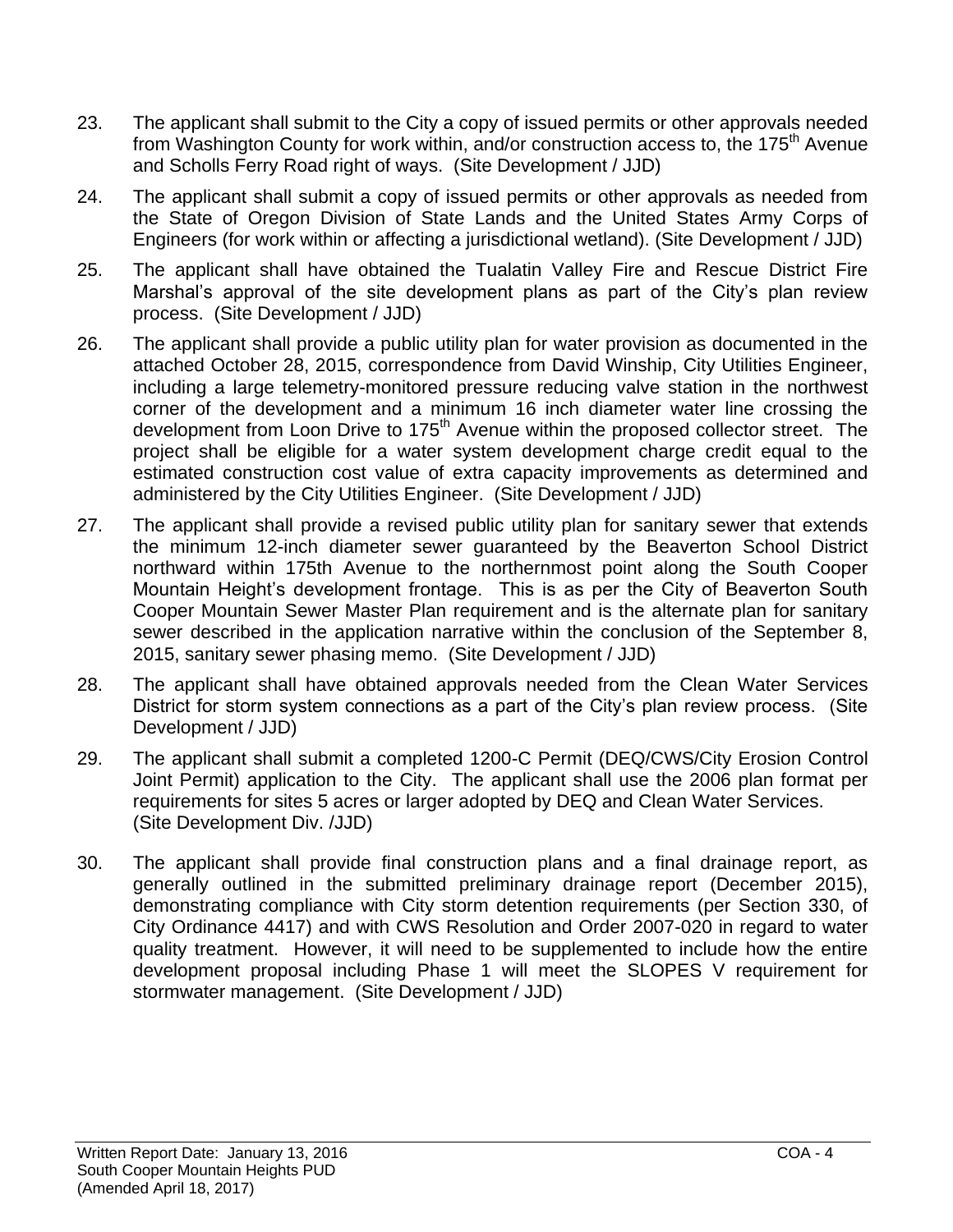- 31. The applicant shall provide final grading plans with a detailed drainage analysis of the subject site by a professional engineer meeting the standards set by the City Engineer. The analysis shall identify all contributing drainage areas and plumbing systems on and adjacent to the site with the site development permit application. The analysis shall also delineate all areas on the site that are inundated during a 100-year storm event, including the safe overflow conveyance from proposed constructed stormwater management facilities. On all plan sheets that show grading and elevations, the 100 year inundation level shall be identified. (Site Development / JJD)
- 32. The applicant shall provide construction plans that show how each lot will be independently served by utility systems as required by the City Engineer and City Building Official per City standards. Any extra-capacity water and storm water facility improvements, as defined and determined by the City Utilities Engineer, shall be eligible for system development charge credits to be assigned to lots within the subdivision. All site sewer (storm and sanitary) plumbing that serves more than one lot, or crosses onto another lot, shall be considered a public system and shall be constructed to the requirements of the City Engineer. (Site Development / JJD)
- 33. The applicant shall submit a revised grading plan showing that each lot or adjacent residential property has a minimum building pad elevation that is at least one foot higher than the maximum possible high water elevation (emergency overflow) of the storm water management facilities. Additionally, a minimum finished floor elevation that is at least three feet higher than the maximum possible high water elevation shall be established for each new building lot and documented on the plans. This land-use approval shall provide for minor grade changes less than four vertical feet variance to comply with this condition without additional land-use applications, as determined by the City Engineer and City Planning Director. (Site Development / JJD)
- 34. The applicant shall submit a design for the retaining walls surrounding, adjacent, and within storm water quality facilities designed by a civil engineer or structural engineer for the expected hydrological conditions. These retaining walls shall be watertight for all areas of earthen fil or where deemed necessary by the City Engineer. Additionally, these walls shall be designed as poured-in-place, reinforced, 4000 PSI, portland cement concrete with cobblestone face texturing, or a City Engineer approved equivalent, and with minimum 18-inch wide, 4-inch thick, cap on the top of the stem of each wall. (Site Development / JJD)
- 35. The plans shall show access for a maintenance vehicle within 6-feet from the front, or within 15-feet from the side of a vehicle to all storm control structures unless otherwise specifically approved by the City Engineer. A direct walking route to the structures in the pond area shall be no steeper than 4(horizontal) to 1 (vertical) slope. This direct route shall be a minimum of 6-feet wide and have a surface consisting of the equivalent of 3 inches of crushed rock (to allow walking access in winter) and vegetation shall allow easy access. This direct access route shall be delineated on the plans. (Site Development / JJD)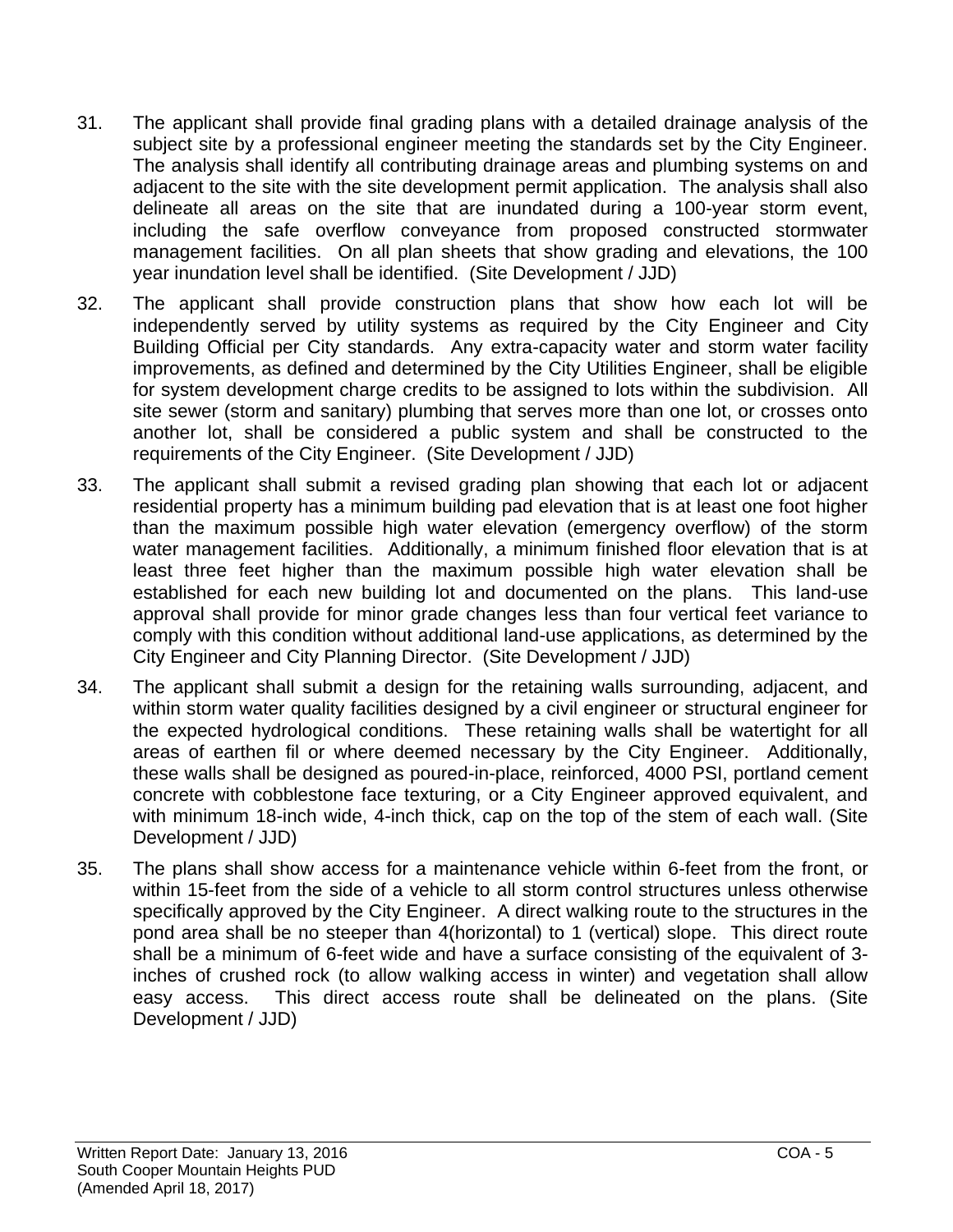- 36. The applicant shall submit a geotechnical and geo-environmental report with the site development permit application for review and approval by the City Engineer. The report shall include an assessment of the soil and any ground/surface water issues, slope stability, and recommended construction methods. It shall be prepared by a professional engineer or registered geologist to the specifications of the City Engineer. (Site Development / JJD)
- 37. The applicant shall submit to the City a certified impervious surface determination of the proposed project's net new impervious area proposed for any common areas and private streets prepared by the applicant's engineer, architect, or surveyor. The certification shall consist of an analysis and calculations determining the square footage of all impervious surfaces as a total for the common areas and private streets. In addition, specific types of impervious area totals, in square feet, shall be given for parking areas and driveways, sidewalk and pedestrian areas, and any gravel surfaces. Calculations shall also indicate the square footage of pre-existing impervious surface, the new impervious surface area created, and total final impervious surface area on the entire site and individual lots/tracts. (Site Development / JJD)
- 38. The applicant shall pay a storm water system development charge (overall system conveyance) for the net new impervious area proposed for any common areas or private streets. (Site Development / JJD)
- 39. The applicant shall provide plans for street lights (Illumination levels to be evaluated per City Design Manual, Option C requirements unless otherwise approved by the City Public Works Director) and for the placement of underground utility lines along street frontages, within the site, and for services to the proposed new development. If existing utility poles along existing street frontages must be moved to accommodate the proposed improvements, the affected lines must be either undergrounded or a fee in lieu of undergrounding paid per Section 60.65 of the Development Code. (Site Development / JJD)
- 40. The applicant shall provide plans showing a City standard commercial driveway apron at the intersection of any private, common driveway and a public street. (Site Development / JJD)
- 41. The applicant shall provide a plan showing that Street A will have emergency access onto SW 175<sup>th</sup> Avenue. The access shall have a gate (installed and maintained by the applicant and/or HOA) with a Knox box lock and drivable landscaping or paving materials. (TVF&R / JF)
- 42. The applicant shall be responsible for constructing Street O and Road 6C with the phases of development that require Street O and Road 6C as a secondary means of access. (TVF&R / JF)
- 43. The applicant shall coordinate with Tualatin Hills Park & Recreation District (THPRD) to provide signage for the Community Trail along Street F and Road 6C. (Planning / SLF)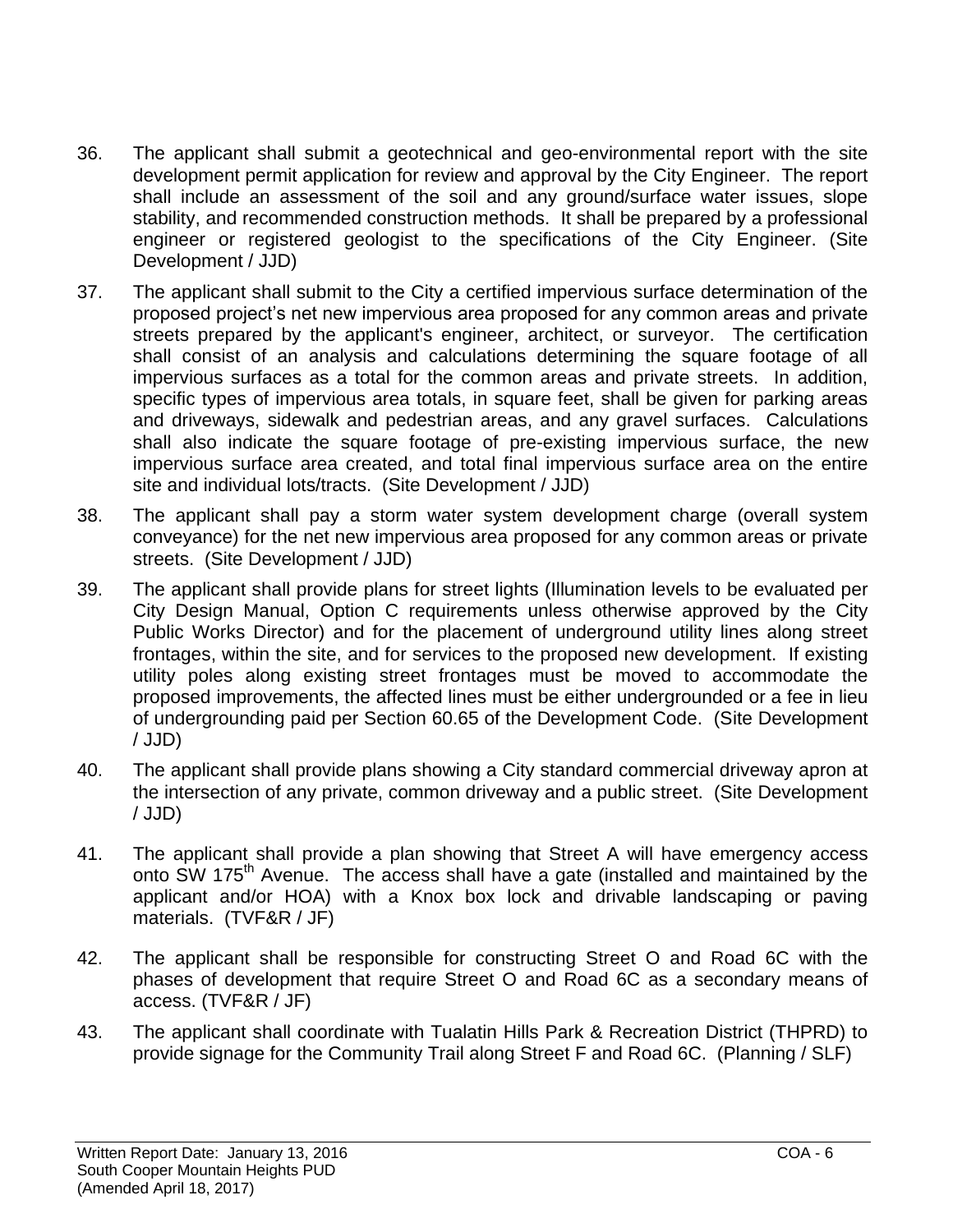- 44. The applicant shall provide plans that show the north-south Community Trail will have 10 feet of asphalt, along with gravel shoulders of at least 1 foot in width. The trail shall be within a property corridor that is at least 15 feet wide, centered on the trail; the property corridor shall either be within a tract dedicated to the public or a public agency, or within a public access easement. (Planning / SLF)
- 45. The applicant shall coordinate with THPRD regarding the specific design of the northsouth trail with regard to furnishings, lighting, signage, accessibility, etc. (Planning / SLF)
- 46. With regard to the proposed park site, the applicant shall ensure that:
	- a. If owned and maintained by THPRD, park programing and design to be coordinated with THPRD through THPRD's park master planning process prior to construction of the park.
	- b. If owned and maintained by THPRD, transfer of land ownership to THPRD to be complete prior to final plat approval of Phase 3 with construction by THPRD to follow with a timeframe to be determined by THPRD.
	- c. If owned and maintained by THPRD and constructed by the developer, park improvements would be eligible for park SDC credit with an approved MOU between THPRD and the developer.
	- d. If not owned and maintained by THPRD, park improvements will be owned and maintained by the Homeowners' Association. (Planning / SLF/KR)
- 47. In coordination with the Beaverton School District, the applicant shall provide plans that show the following improvements to the SW Scholls Ferry Rd. / SW 175<sup>th</sup> Avenue intersection: a southbound buffered bike lane, two southbound travel lanes, two southbound left-turn lanes, one northbound through lane, and a northbound buffered bike lane, along with the sidewalks. The applicant shall design the improvements to Washington County standards, as determined by the County Engineer. These improvements shall be continued north for a distance sufficient to provide the standard roadway tapering. (Transportation / KR)
- 48. The applicant shall provide plans that show right-of-way dedication sufficient to provide a minimum of 51 feet from ROW centerline along the northern portion of the SW 175<sup>th</sup> Avenue frontage and a minimum of 59 feet from centerline along the southern portion of the site's SW  $175<sup>th</sup>$  Ave. frontage. (Transportation / KR)
- 49. The applicant shall provide certification from a registered professional engineer that adequate sight distance exists in both directions (or can be obtained pursuant to specific improvements) at both public street connections, Road 6C and Street F, to SW 175<sup>th</sup> Avenue prior to commencing any site preparation activities. These sight distance measurements should account for ROW dedication. (Transportation / KR)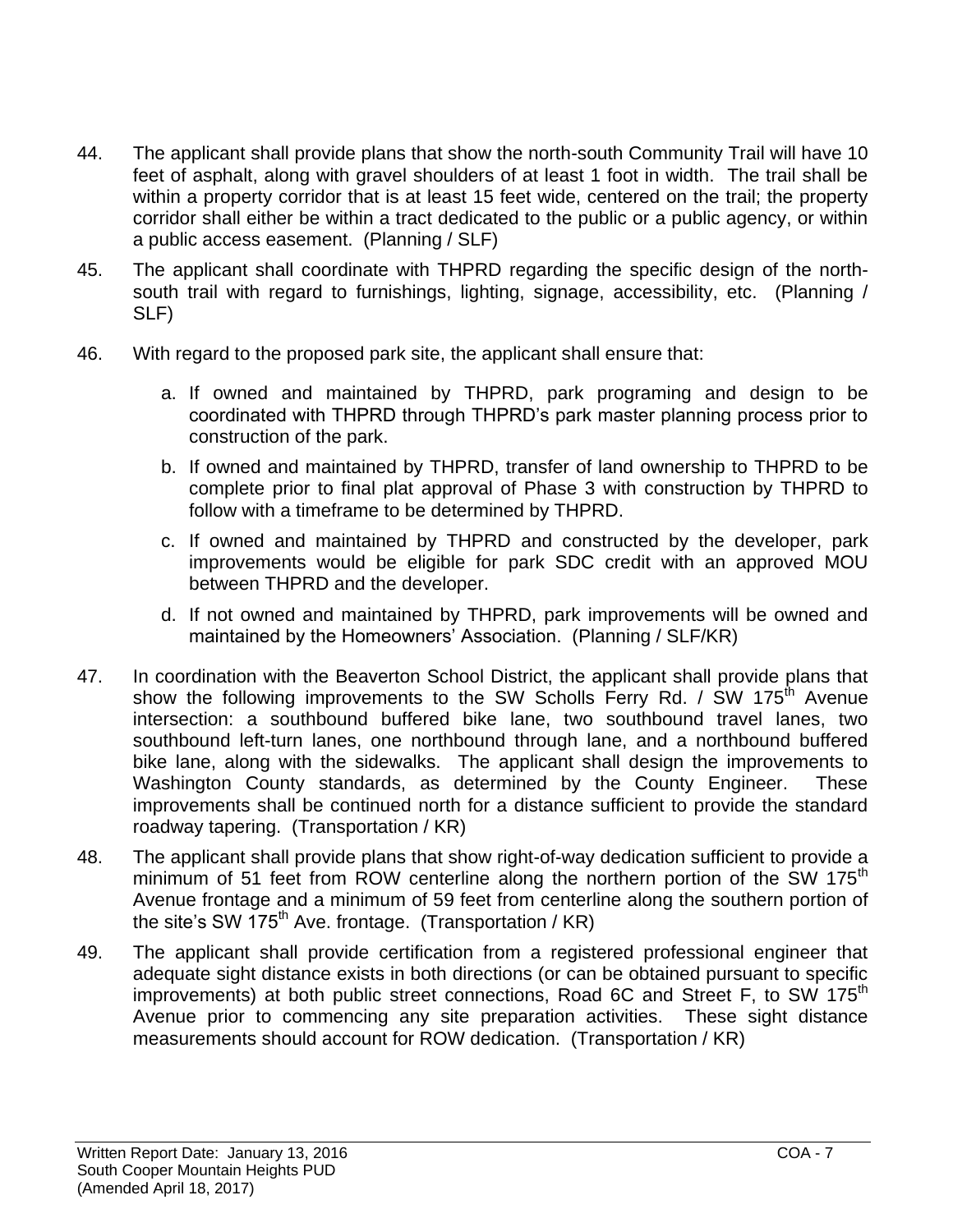## **D. Prior to Final Plat Approval for the partition of Tax Lot 2S1060000200:**

- 50. The applicant shall have dedicated sufficient right-of-way along SW 175th Avenue to provide 51 feet from centerline (59 feet where additional turn lane required for the SW Scholls Ferry Rd. intersection), to meet the Washington County roadway design standards (Exhibit "A" to Washington County Ordinance No. 738). (Transportation / KR)
- 51. The applicant shall dedicate 7 feet of right-of-way along the SW Scholls Ferry Rd. frontage in order to meet the City's Planter Strip standard for an Arterial Street. (Transportation / KR)
- 52. The applicant shall record with Washington County a Final Land Division application for a partition, consistent with the City of Tigard and City of Beaverton IGA (Agenda Bill No. 15180). The primary purpose of this partition is to separate the portion of Tax Lot 2S10600200 which is within the City of Tigard from the portion within the City of Beaverton which is subject to this PUD approval. Please note that approval of a preliminary partition application is required prior to submittal of a Final Land Division application. (Planning / SLF)
- 53. The applicant shall record a motor vehicle access restriction along the site's frontage of SW Scholls Ferry Rd. and SW 175<sup>th</sup> Avenue, with the exception of the public street connections (Road 6C and Street F) approved to SW 175<sup>th</sup> Avenue. (Transportation / KR)
- 54. The applicant shall dedicate additional right-of-way to provide adequate corner radius at all intersections with County-maintained roads and adequate right-of-way for all signalized intersections. (Transportation / KR)

### **E. Prior to Final Plat Approval for a subdivision of Tax Lot 2S1060000200 or its successors:**

- 55. The applicant shall construct and dedicate the new east/west collector, (Road 6C) between Street F and the Eastern boundary of the sensitive lands buffer along with the corresponding segment of the multi-use pathway between Street F and the Eastern boundary of the sensitive lands buffer, as depicted on Sheet 2.0, prior to final plat Approval of Phase 4 of the development. The multi-use pathway shall have a paved width of at least 12 feet and shall be separated by at least a 7.5-foot planter strip (measured from the face of the curb to the front of the sidewalk) wherever practicable. (Transportation / KR)
- 56. The applicant shall construct a temporary emergency access road from SW 175<sup>th</sup> Ave, to Street K at the vicinity of Street H to development within Phase 4 prior to the completion of the segment of Road 6C connecting SW 175<sup>th</sup> Ave with Street F. Said emergency access road will be constructed in accordance with City of Beaverton standards.
- 57. The applicant shall construct and dedicate the new east/west collector, (Road 6C) between SW 175<sup>th</sup> Ave and Street F along with the corresponding segment of the multiuse pathway between SW 175<sup>th</sup> Ave and Street F, as depicted on Sheet 2.0, prior to final plat Approval of Phase 1 of the development. The multi-use pathway shall have a paved width of at least 12 feet and shall be separated by at least a 7.5-foot planter strip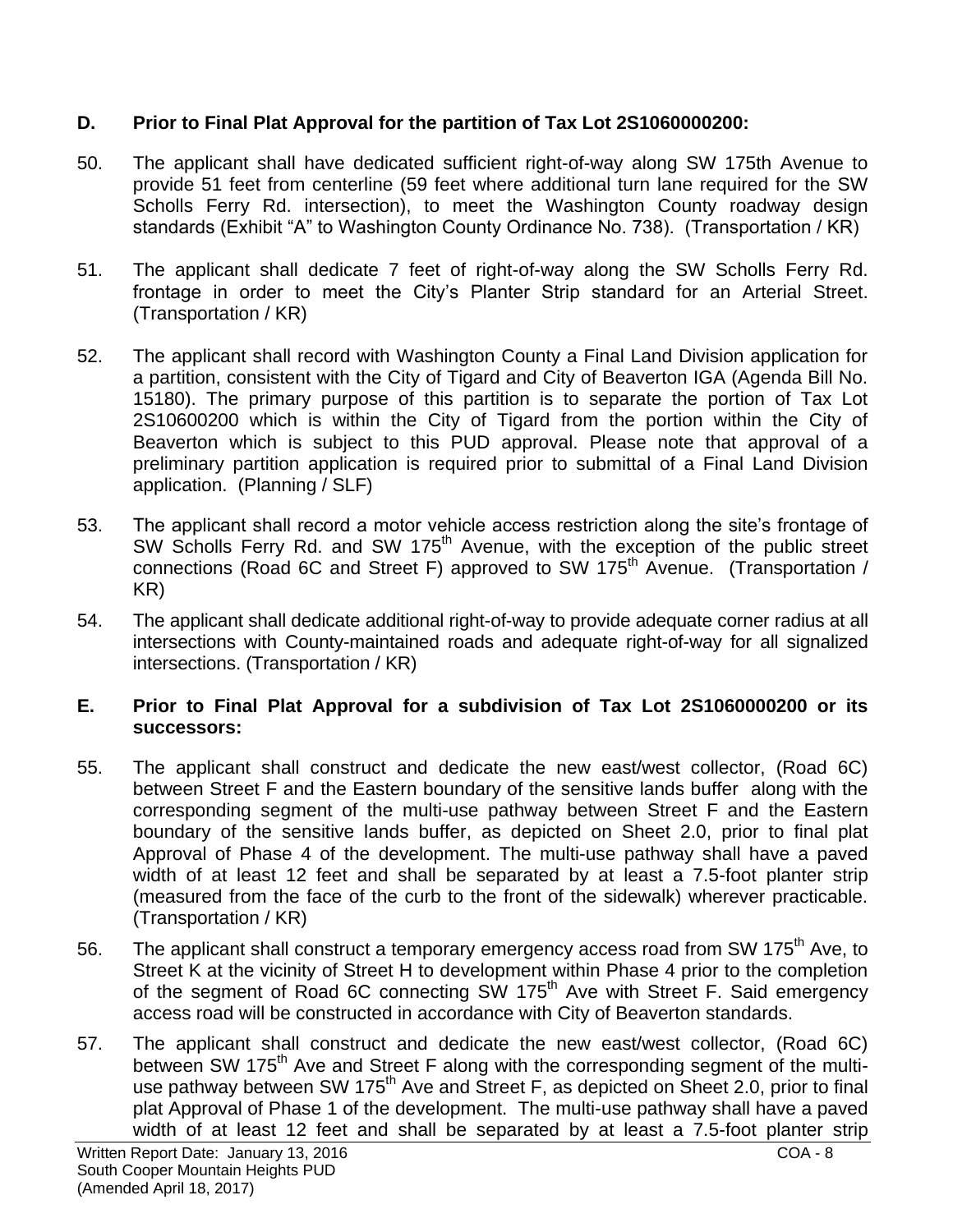(measured from the face of the curb to the front of the sidewalk) wherever practicable. (Transportation / KR)

- 58. The applicant shall construct a 6-foot sidewalk along the SW 175<sup>th</sup> Avenue frontage, with a buffered bike lane, from SW Scholls Ferry Road to Street A in the ultimate location, as shown on the Washington County and City of Beaverton Transportation System Plans, which matches the SW 175<sup>th</sup> Avenue cross-sections shown on the applicant's submitted plans. (Transportation / KR)
- 59. The applicant shall construct street lighting at the outer edge of the ultimate right-of-way of SW 175<sup>th</sup> Avenue to meet Washington County illumination standards. (Transportation / KR)
- 60. The applicant shall submit to the City a copy of the CC&Rs that provide for the maintenance of the private common open space, including all the trails, pathways, and walkways. (Transportation / KR
- 61. The applicant shall pay a proportional share of the cost to improve the intersection of SW 175<sup>th</sup> Avenue and SW Kemmer Road to Washington County. The current cost estimate of the improvements to the intersection is \$2.5 million, with the development's share estimated at \$214,302. The applicant shall submit evidence of payment to the City. (Transportation / KR).
- 62. If at the time of a pending site development permit issuance for the first phase of the South Cooper Mountain Heights development and these necessary projects have not been substantially completed, then the approval of a final land division and plat recordation shall be delayed until all the critical public infrastructure referenced is in place, accepted by the City, and able to serve the South Cooper Mountain Heights development.

If at the time of first phase final plat application submittal for the South Cooper Mountain Heights development, and the South Cooper Mountain High School's permitted public water, storm, and sanitary improvements within 175<sup>th</sup> Avenue and the Barrows Road Clean Water Services gravity sewer project are both not substantially completed, as determined by the City Engineer, then the approval of the first final land division and plat recordation shall be delayed until all the critical public infrastructure referenced is in place, accepted by the City, and able to serve the South Cooper Mountain Heights development. (Site Development / JDD)

- 63. The applicant shall have commenced construction of the site development improvements to provide minimum critical public services to each proposed lot (access graded, cored and rocked; wet utilities installed) as determined by the City Engineer and to allow for verification that the location and width of proposed rights of way and easements are adequate for the completed infrastructure, per adopted City standards. (Site Development / JJD)
- 64. The applicant shall show granting of any required on-site easements on the subdivision plat, along with plat notes as approved by the City Engineer for area encumbered and County Surveyor as to form and nomenclature. All public storm water facility tracts shall be conveyed to the City of Beaverton by means of the plat. The applicant's engineer or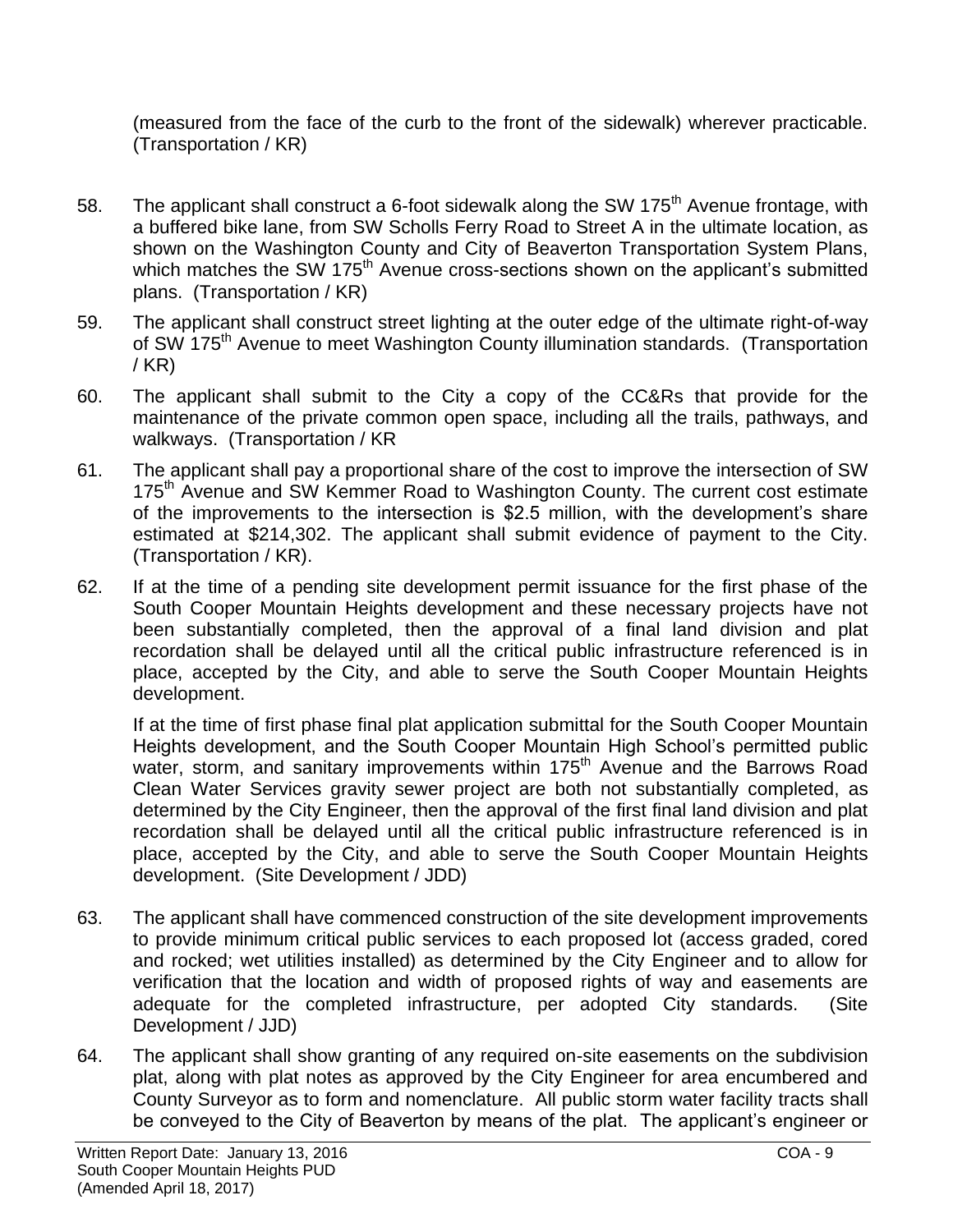surveyor shall verify all pre-existing and proposed easements are of sufficient width to meet current City standards in relation to the physical location of existing site improvements. (Site Development / JJD)

- 65. The applicant shall demonstrate that all lots meet ordinance standards for lot size, dimension and frontage. The final plat shall be fully dimensioned and indicate the square footage of each lot, include all yard setbacks. (Planning / SLF)
- 66. The applicant shall provide written assurance to the Planning Division that each and every lot is buildable without variance under City Ordinances effective as of the date of preliminary plat approval. Tracts and other parcels not proposed for development shall also be listed with a statement of their purpose. (Planning / SLF)
- 67. The applicant shall pay all City liens, taxes and assessments or apportion to individual lots. Any liens, taxes and assessments levied by Washington County shall be paid to them according to their procedures. (Planning / SLF)
- 68. The applicant shall submit a completed Land Division Agreement form to provide assurance that all the conditions of approval shall be met and that the development will be constructed in accordance with City requirements. (Planning / SLF)
- 69. The applicant shall submit a Final Land Division Application. In accordance with Section 50.90 of the Development Code, submittal of a complete final land division application shall be made within 24 months after preliminary plat approval, unless a time extension is approved. (Planning / SLF)
- 70. The applicant shall identify all improvements within tracts and public rights-of-ways and specify the maintenance responsibilities of those improvements. (Planning / SLF)
- 71. The applicant shall provide a street name shown on the site development plans identical with those on the Final Plat, and street name signs shall not be installed prior to final plat approval. (Planning / SLF)
- 72. Until such time as maintenance or ownership responsibilities are transferred to CWS, THPRD, or another public agency, the applicant shall ensure that the HOA shall be responsible for maintaining all tracts, including the proposed park, shown as Tract V. (Planning / SLF)
- 73. The applicant shall coordinate with the Beaverton School District for the design and installation of the traffic signals for the SW  $175<sup>th</sup>$  Avenue / SW Scholls Ferry Road and SW 175<sup>th</sup> Avenue / Street F intersections. (Transportation / KR)
- 74. The applicant shall be responsible for the completion of the following improvements prior to final plat approval for the first subdivision:
	- a. All utilities shall be stubbed to the western edge of the sensitive lands buffer, corresponding to the eastern edge of Taxlot 2S1060000200 or its successors (Crescent Grove Cemetery property);
	- b. The east/west collector road (identified as Road 6C on plan sheet P2.0) shall be constructed to the western edge of the sensitive lands buffer, corresponding to the eastern edge of Taxlot 2S1060000200 or its successors (Map 2S106 TL 200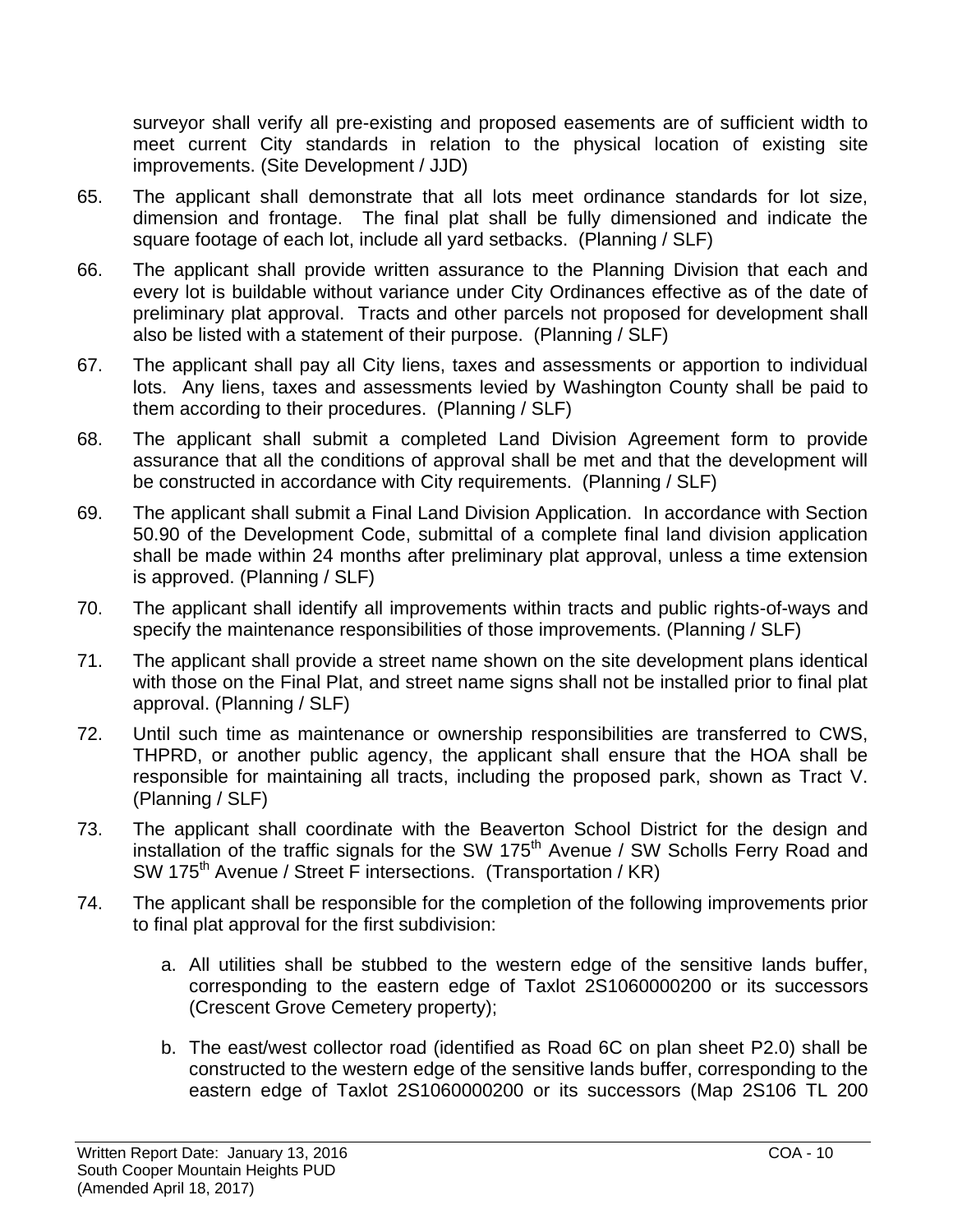Crescent Grove property), including crossing the wetland area. (Planning Division / SLF)

c. The applicant shall file a performance bond in the amount of \$11.53 million, in favor of City of Beaverton as part of site development permit which includes extension of utilities, the shared use path, and the east/west collector road to the east property line of Taxlot 2S1060000200 or its successors (Map 2S106 TL 200 Crescent Grove property), including crossing the wetland area. (Planning Division / SLF)

## **F. Prior to Building Permit issuance:**

- 73. The applicant shall submit a complete site development permit application and obtain the issuance of site development permit from the Site Development Division. (Site Development / JJD)
- 74. The applicant shall have substantially completed the site development improvements as determined by the City Engineer, including streetlights being fully functional. (Site Development / JJD)
- 75. The applicant shall have placed underground all existing overhead utilities and any new utility service lines within the project and along any existing street frontage, as determined at site development permit issuance. (Site Development / JJD)
- 76. The applicant shall make provisions for installation of all mandated erosion control measures to achieve City inspector approval at least 24 hours prior to call for foundation footing form inspection from the Building Division. (Site Development / JJD)
- 77. The applicant shall pay a storm water system development charge (overall system conveyance). (Site Development / JJD)
- 78. Due to having only a single fire department access, the applicant shall be required to provide/install fire sprinklers, complying with NFPA 13D, on lots 207-225 and lots 247- 281. (Planning for TVF&R / JF/ SLF)
- 79. Prior to occupancy (Final Permit Inspection) of the residential units in each phase, not including model homes, the applicant shall have completed construction of the main elements of the pedestrian trail system located in said phase, including the pedestrian connections to SW 175th Avenue from the Local Streets and the pedestrian connection to SW Scholls Ferry Road west of the natural resource area. The pedestrian circulation system may be expanded and extended with future phases of development to improve pedestrian connectivity. (Transportation / KR)
- 80. Prior to occupancy of any new dwelling unit, the applicant shall submit **final** certification of adequate sight distance in accordance with County Code, prepared and stamped by a registered professional engineer. (Transportation / KR).

### **G. Prior to Final Plat Approval for a subdivision of Tax Lot 2S1060000103 or its successors:**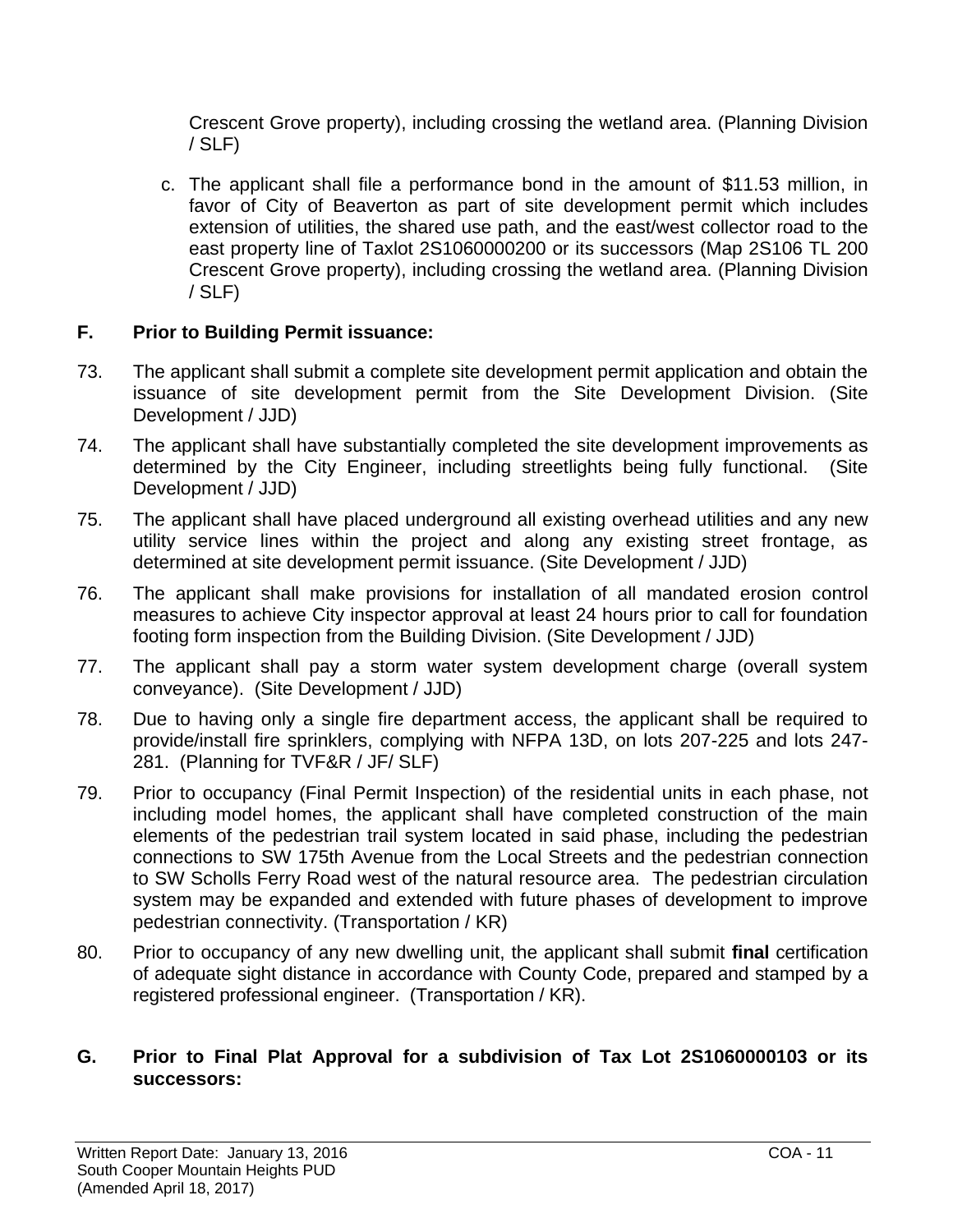- 81. The applicant shall construct and dedicate the new east/west collector road, (Road 6C) between Street P and Loon Drive, including the intersection of Road 6C with Loon Drive along with the corresponding segment of the 12-foot multi-use pathway, prior to final plat Approval of Phase II of the development. The pathway shall have a paved width of at least 12 feet and shall be separated by at least a 7.5-foot planter strip (measured from the face of the curb to the front of the sidewalk) wherever practicable. The intersection of Loon Drive and Road 6C shall have a marked crosswalk with Rectangular Rapid Flashing Beacons (Transportation / KR)
- 82. The applicant shall construct half-street improvements to Washington County's A-2 (5 lane) Arterial Street Standards, modified to include Arterial Street planter strip and sidewalk to meet City of Beaverton standards, along the SW 175<sup>th</sup> Avenue frontage of Taxlot 2S10600200 or all of its successors If the County has these improvements included in a programmed and funded street improvement program at the time of Final Plat Approval for a subdivision of this property, the enforcement of this Condition of Approval shall be deferred until the completion of the County's street improvement project, provided that the street improvements are expected to be completed within 1 year of the Final Plat Approval. (Transportation / KR)

### **H. Prior to Final Plat Approval or Final Design Review inspection (occupancy) for the Multi-Family portion of the development:**

83. The applicant shall construct a sidewalk and planter strip with street trees along the SW Scholls Ferry Rd. frontage of Taxlot 2S1060000200 or all of its successors that meet the City's Engineering Design Standards for an Arterial Street. (Transportation / KR)

### **I. Prior to Release of Performance Security:**

- 84. The applicant shall have completed the site development improvements as determined by the City Engineer and met all outstanding conditions of approval as determined by the City Engineer and Planning Director. Additionally, the applicant and professional(s) of record shall have met all obligations under the City Standard Agreement to Construct Improvements and Retain Design Professional Registered in Oregon, as determined by the City Engineer. (Site Development / JJD)
- 85. The applicant shall submit any required on-site easements not already dedicated on the subdivision plat, executed and ready for recording, to the City after approval by the City Engineer for area encumbered and City Attorney as to form. The applicant's engineer or surveyor shall verify all pre-existing and proposed easements are of sufficient width to meet City standards. (Site Development / JJD)
- 86. The applicant shall provide an additional performance security for 100 percent of the cost of plants, planting materials, and any maintenance labor (including irrigation) necessary to achieve establishment of the vegetation within the construction disturbed or sediment affected areas surrounding or within the surface water quality facility, vegetated corridor, and the common use areas, as determined by the City Engineer. If the plants are not well established (as determined by the City Engineer) within a period of two years from the date of substantial completion, a plan shall be submitted by the engineer of record and landscape architect (or wetland biologist) that documents any needed remediation.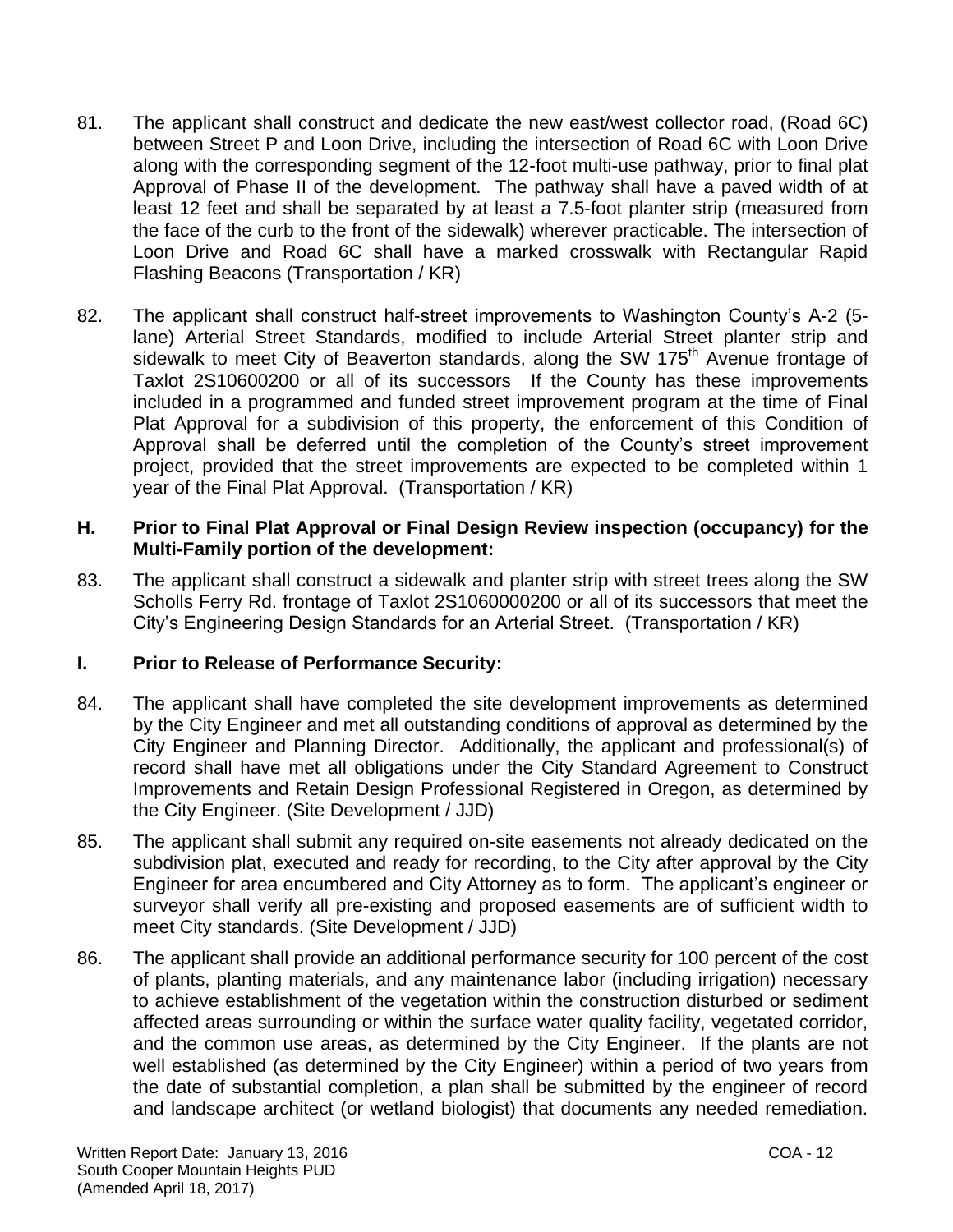The remediation plan shall be completely implemented and deemed satisfactory by the City prior to release of the security. (Site Development / JJD)

- 87. The applicant shall plant all street trees (as referenced on Plan Set Sheet L1.1) within an 8-foot planting space as required by the City Arborist. (Public Works: Operations / TC & PH)
- 88. Ensure all landscape areas are served by an underground landscape irrigation system. For approved xeriscape (drought-tolerant) landscape designs and for the installation of native or riparian plantings, underground irrigation is not required provided that temporary above-ground irrigation is provided for the establishment period. (Planning / JF)

### **J. Prior to Final Inspection of any Building Permit, the applicant shall:**

- 89. Install or replace, to City specifications, all sidewalks, curb ramps and driveway aprons which are missing, damaged, deteriorated, or removed by construction along the house frontage. (Site Development / JJD)
- 90. Have the landscaping completely installed or provide for erosion control measures around any disturbed or exposed areas per Clean Water Services standards. (Site Development / JJD)

### **TP2015-0008**

- 91. In accordance with Section 50.90.1 of the Development Code, Tree Plan approval shall expire 2 years after the date of approval unless, prior to that time, a construction permit has been issued and substantial construction pursuant thereto has taken place, or an application for extension has been filed, pursuant to Section 50.93 of the Development Code, or authorized development has otherwise commenced in accordance with Section 50.90.3.B of the Development Code. (Planning / SLF)
- 92. If protected trees are to be removed, and or trees within a Significant Natural Resource Area (SNRA), then prior to removing those trees, the applicant shall ensure that all associated applications (Conditional Use CU2015-0006 and Land Division LD2015-0013 and Design Review DR2015-0071) have been approved and are consistent with the submitted plans for the Tree Plan application. (Planning / SLF)
- 93. All pruning must comply with the City's adopted Tree Planting and Maintenance Policy. (Planning Division/JF)
- 94. The applicant must comply with the tree protection provisions of Section 60.60.20 of the Development Code, unless modified in agreement with the City Arborist. Plans showing compliance with these standards, including placement of orange tree fencing shall be provided prior to Site Development Permit issuance. (Planning Division/JF)
- 95. At the conclusion of the construction the applicant shall submit a report showing which Community Trees were kept, which were damaged or destroyed, and which were